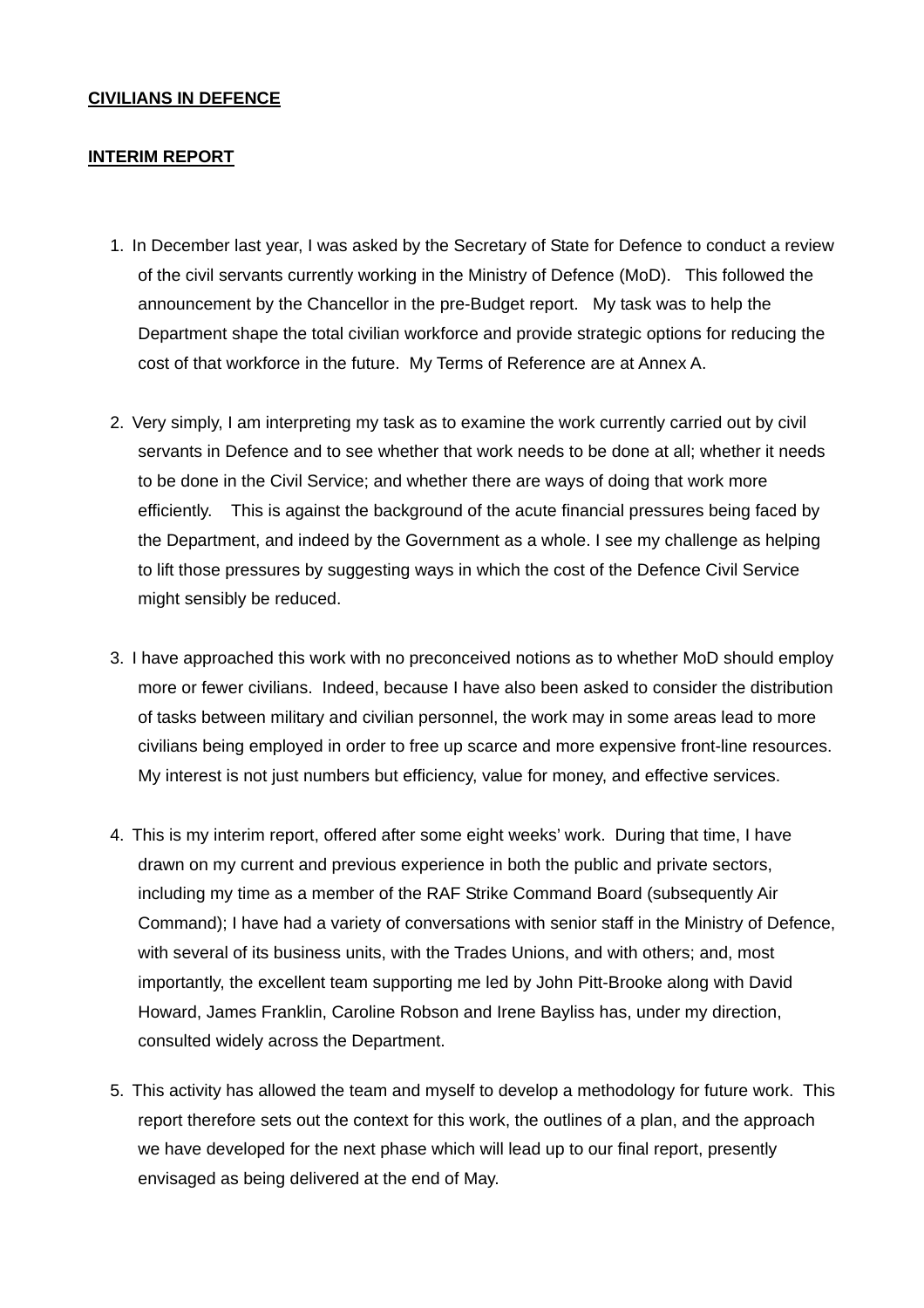#### **The size and shape of the Civil Service in MoD**

- 6. There are currently some 86,000 civil servants in the Ministry of Defence. They cost £2.7 billion, about 9 per cent of the Defence budget. All of these civil servants are civilians employed directly by the Department. They play vital roles in the development of defence policy and the support of the armed forces, and of course, the armed forces could not exist in any meaningful way without them. But they are far from being a homogenous group: in fact they carry out a multitude of different tasks, and are grouped and administered in different ways. These tasks are to some extent separate – there is only limited interchangeability between the individuals in them, and separate considerations often apply to each group. Many people feel loyalty to their particular group rather than some broader concept of the "MoD Civil Service".
- 7. The number of civil servants has fallen sharply in recent years, a drop of some 50,000 since 1997 (over 35%) as a result of widespread re-organisation, relocation, contractorisation and efficiency. This drop is sharper than the fall in the numbers of the armed forces themselves. And there is more to come. Efficiency programmes already planned and being delivered, and further challenges factored into the Department's planning process, will lead to further reductions in the next few years, with the total likely to fall to below 80,000 by 2014. I still have to investigate whether the way these challenges will be met has been fully thought through.
- 8. It is possible to sub-divide the 86,000 in many ways. For example, sub-divided into the TLBs (Top Level Budgets) in which they work, as shown in the table at Annex B which also shows those employed on corporate functions. But for the purposes of this work, it is most useful to consider them by the business they deliver as part of the overall defence effort. The table at Annex C shows how this might be done, with the total separated into the businesses concerned. By doing this it is possible to assess each of these businesses against established criteria to determine whether the work should remain where it is, or should be reorganised, or should be combined with some other business in the public or private sectors.
- 9. This all looks neat and tidy but in truth it is far more confused than it seems. It is already apparent from the work we have done to date that the civilians in MoD are not all brigaded into defined areas of activity with simple and clear management. People doing the same type of work in different places are not always organised in the same way or are members of the same organisation.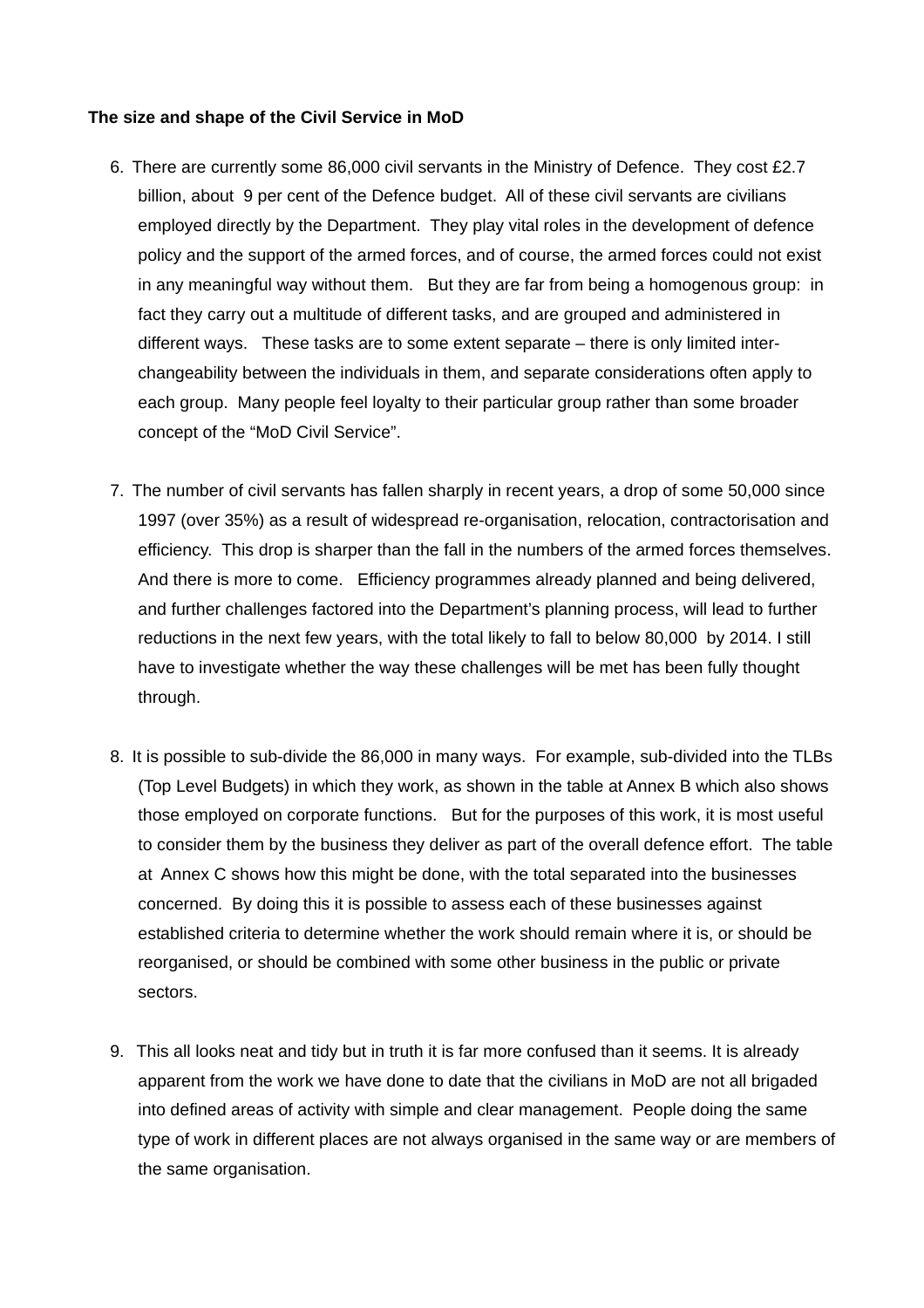10. Of course, moving to rationalise these structures will surface issues of identity and loyalty, and I will need to understand the implications of this before recommending changes.

### **Our Approach**

- 11. Our review is not the first of its kind. We have been struck at just how much effort has already been put into these kind of examinations. It is fair to say that there is hardly a civil servant in the 86,000 who has not been the subject of one or more studies in recent years, into for example whether contractorisation is appropriate, whether reorganisation could lead to greater efficiency, what are the arguments for relocation, and so on. We have read many of these studies, and have noted that some have indeed led to significant changes but that others have been rejected or watered down at the decision making stage, the most recent example concerning proposals around the organisation of certain corporate delivery functions.
- 12. It is interesting to speculate why so much activity has led to fewer changes than might be thought desirable. No doubt, the administrative complexity of MoD is one answer; another may be concerns about the implications of any change on operational effectiveness. There is also a rapid turnover of senior management: it may sometimes have seemed easier to give up than wade through the treacle that seems to surround many of these issues.
- 13. My team and I are hoping to have more impact than some of these previous studies. The difference between these studies and the approach we are taking is that:
	- i. We are looking at this as a whole and not just at an individual element; looking at each element in a systematic way that could lead to the identification of cross-cutting synergies, something that would not be possible through single examinations of separate businesses;
	- ii. We are doing this against a background of acute financial pressure which will itself drive the need to make change; and
	- iii. We intend to make recommendations that will help the Department to create a framework which, over a period of years, will bring about significant and lasting change.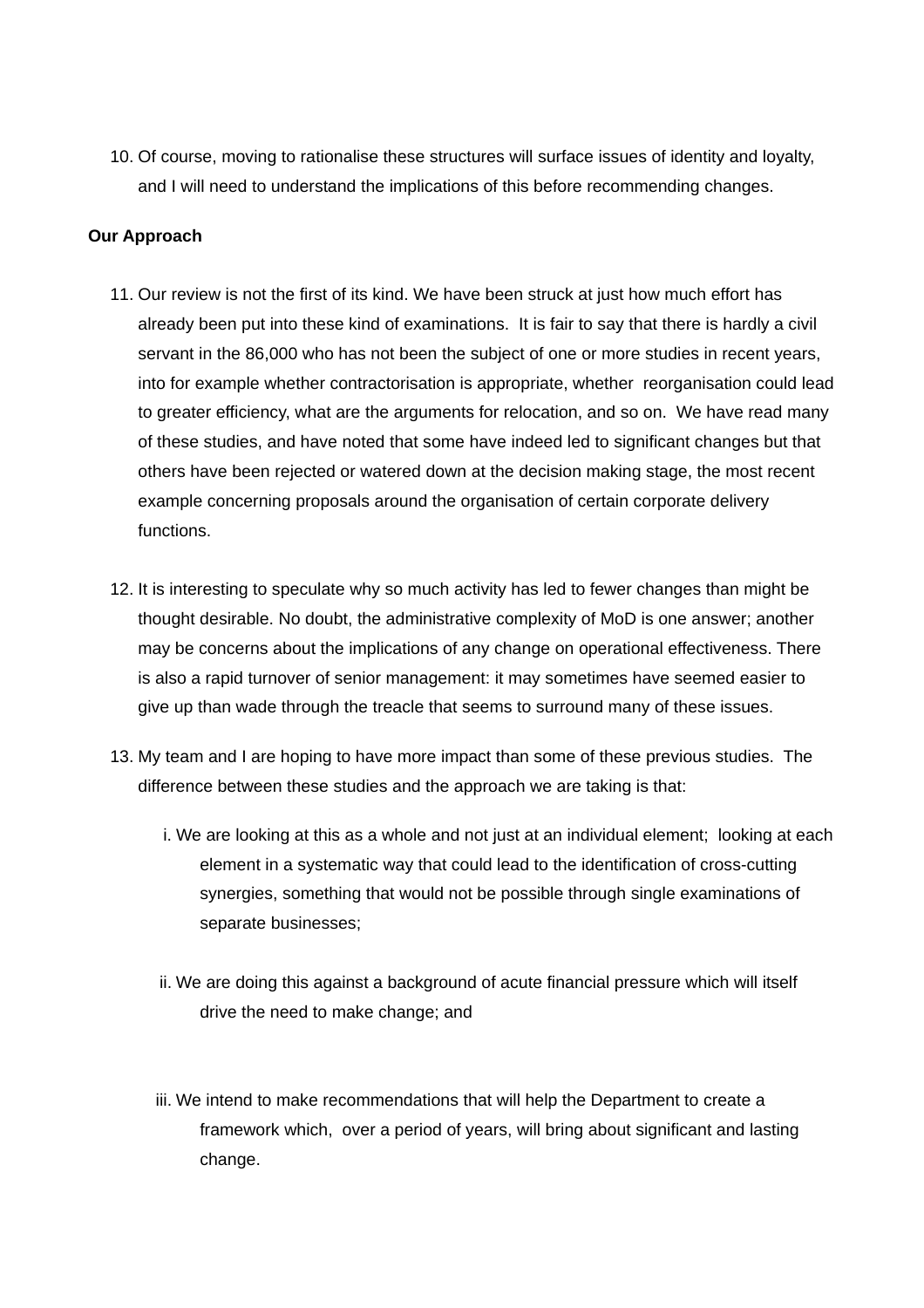- 14. The approach we are taking is to set out a series of Principles which, once agreed, can be applied to the separate areas of civilian activity within MoD. This will allow us to make judgements on whether that activity needs to be carried out within MoD or within the Civil Service at all; whether there are other ways of discharging the same work more efficiently by combining functions or through other organisational change; and whether the work is being managed within structures designed to deliver the work in the most efficient way. As part of this process, where military personnel are carrying out activities that on the face of it should be being done by civilians, we will ask why.
- 15. Because these Principles will pervade all that the Review Team and I will do going forward, I would like to know whether they command general acceptance at the Defence Board before we move on to the next stage of our work.
- 16. The principles we intend to apply are as follows:
	- i. The Ministry of Defence is a Department of State which contains the senior military headquarters of the United Kingdom. It formulates defence policy in support of the Government, provides Armed Forces to deliver that policy, and makes it possible for the Government to direct and equip those Armed Forces. Anything it does other than that must be critically examined.
	- ii. The Ministry of Defence should carry out its responsibilities as efficiently and effectively as possible and should be sized and structured appropriately to do so. This structure should be agile enough to ensure the appropriate level of responsiveness to emerging issues.
	- iii. Some of the responsibilities exercised by the Ministry of Defence must be carried out by its own directly-employed people – either the armed forces or civil servants. Putting operational activities aside, these responsibilities cover, for example, providing direct advice to Ministers and Parliament, making major decisions on the expenditure of public money, acting as an "intelligent customer" in the interface with industry, or acting in some international role where other governments would expect to be talking to Crown Servants in the UK. Within these areas, some jobs can only be carried out by the armed forces and some can only be carried out by civil servants, but other jobs can be done by either group.
	- iv. Where it is possible for work to be done by either the armed forces or the civil service, the balance should be determined pragmatically, but the most cost effective solution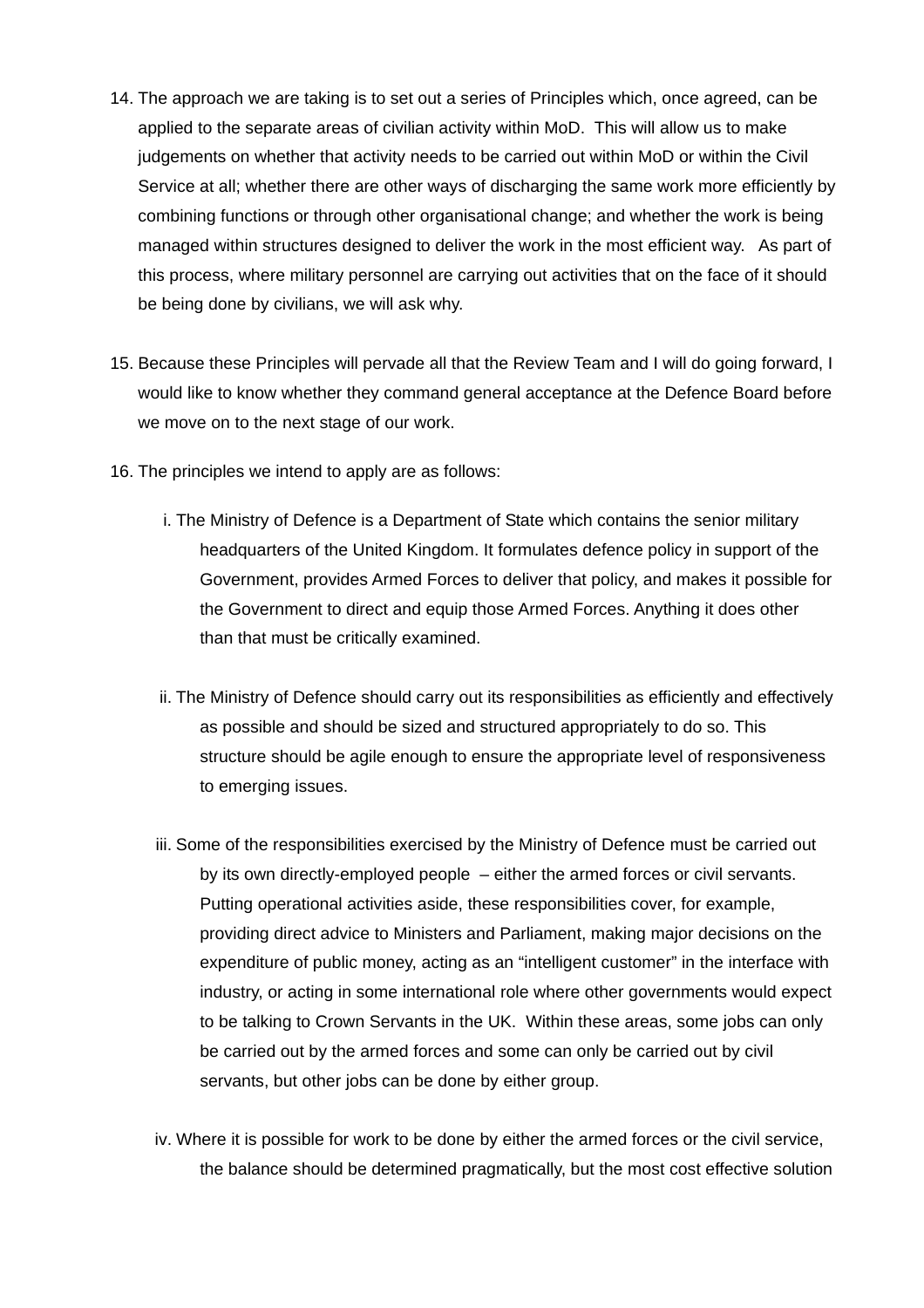should be chosen unless there is a specific reason not to do so. Such reasons should be made explicit.

- v. Where it is not necessary for people directly employed by the MoD to do the work, value for money should determine who does it.
- vi. The nature of the Ministry of Defence sometimes requires civilian personnel to be embedded in subordinate headquarters. Where these personnel carry out a corporate function they should be managed from a central focus responsible for the function so that efficiencies can be maximised and so that civilian manpower within the function can be deployed to best effect.
- vii. Business support activities across the MoD should be organised into corporate structures, so that appropriate governance arrangements can be put into place, management can be made as effective as possible, and up to date systems and technologies can be utilised. These business services should be controlled centrally.
- viii. Where it would add to the efficiency of MoD's business, support activities should be exposed to alternative supply models, including the involvement of the private sector where appropriate. The opportunities to exploit synergies across government should also be considered.
- ix. The Ministry of Defence should ensure that it has organised its functions as efficiently and effectively as it can before it embarks on any contractorisation process – contractorisation should not be used to create synergies within external providers which should have been captured centrally before the outsourcing took place.
- x. If legislation is needed to effect any of the above it should be sought.
- xi. Powerful executive management, a change function, and continuing external challenge will be needed if progress is to be made.
- 17. I believe that if we apply these Principles rigorously to every element of the Civil Service within the Department, this will lead us to new structures that would allow us to re-cast the Departmental Civil Service in a radical way.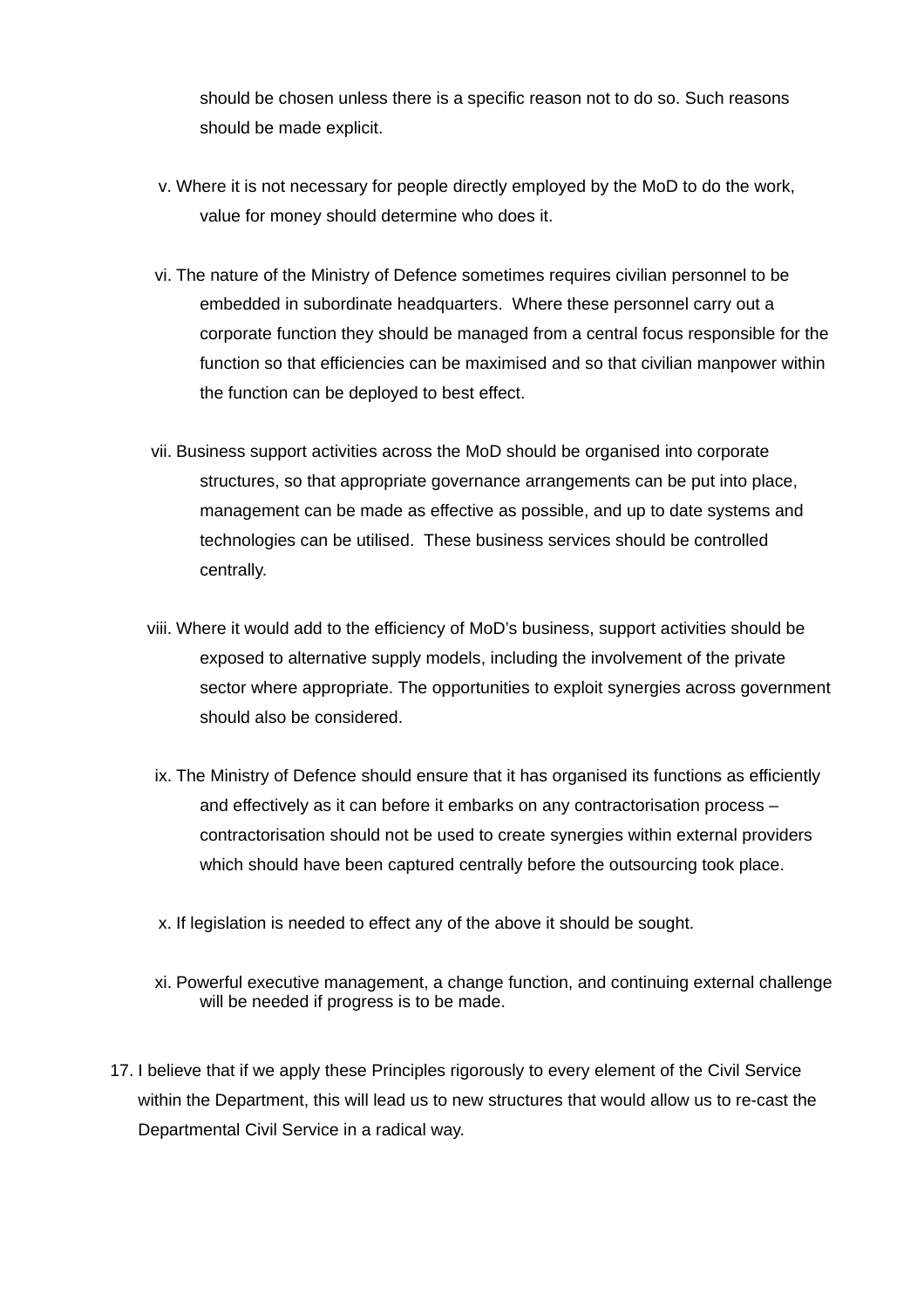#### **Next Steps**

- 18. If our Principles are accepted, I intend that the Review Team, under my direction, will begin the task of examining the various functional groupings within the MoD to decide how these principles apply to them, and then to make recommendations. We shall do this through a mixture of interviews, discussions, reading of past papers, and visits.
- 19. We do not wish at this stage to pre-empt the conclusions of the next stage of our work but we can already offer a number of observations, as follows:
	- i. Whilst there are some jobs that must be done within the MoD Civil Service, it would appear that there are also large areas that could be considered for different means of delivery. We need to think clearly about the proper delineation of those roles that must be done by civil servants and the need to ensure that we generate and retain people of the appropriate calibre to discharge these responsibilities;
	- ii. The recent history of contractorisation has led to a position where some functions which might be regarded as close to the heart of Defence business have been outsourced; but other more peripheral areas have not. There is also inconsistency between how different functions are handled in different TLBs. These decisions have largely been taken piecemeal – looked at as a whole, there is no overriding rationale to explain where we have ended up. We might have missed some opportunities to capture synergies for ourselves by outsourcing in this way;
	- iii. The present departmental construct involving empowered TLBs exercising considerable delegated authorities leads to duplication of effort in a number of corporate functions, and it does appear that efficiencies could be created by adjusting the balance between TLB authority and central authority in these areas. For the avoidance of doubt, I completely support the proper autonomy of TLBs where it is required to deliver operational effectiveness; it is the variety of nonoperational and administrative add-ons that concern me. I also share the concerns of many within Defence at the over elaborate budgetary structures in some areas of the Department. All of this needs to be looked at further;
	- iv. A number of the business support functions would, on the face of it, benefit from being grouped together, and centrally managed in a way which would allow business experience and operational efficiencies to be maximised. The organisational structure within which these business services operate needs to be looked at. I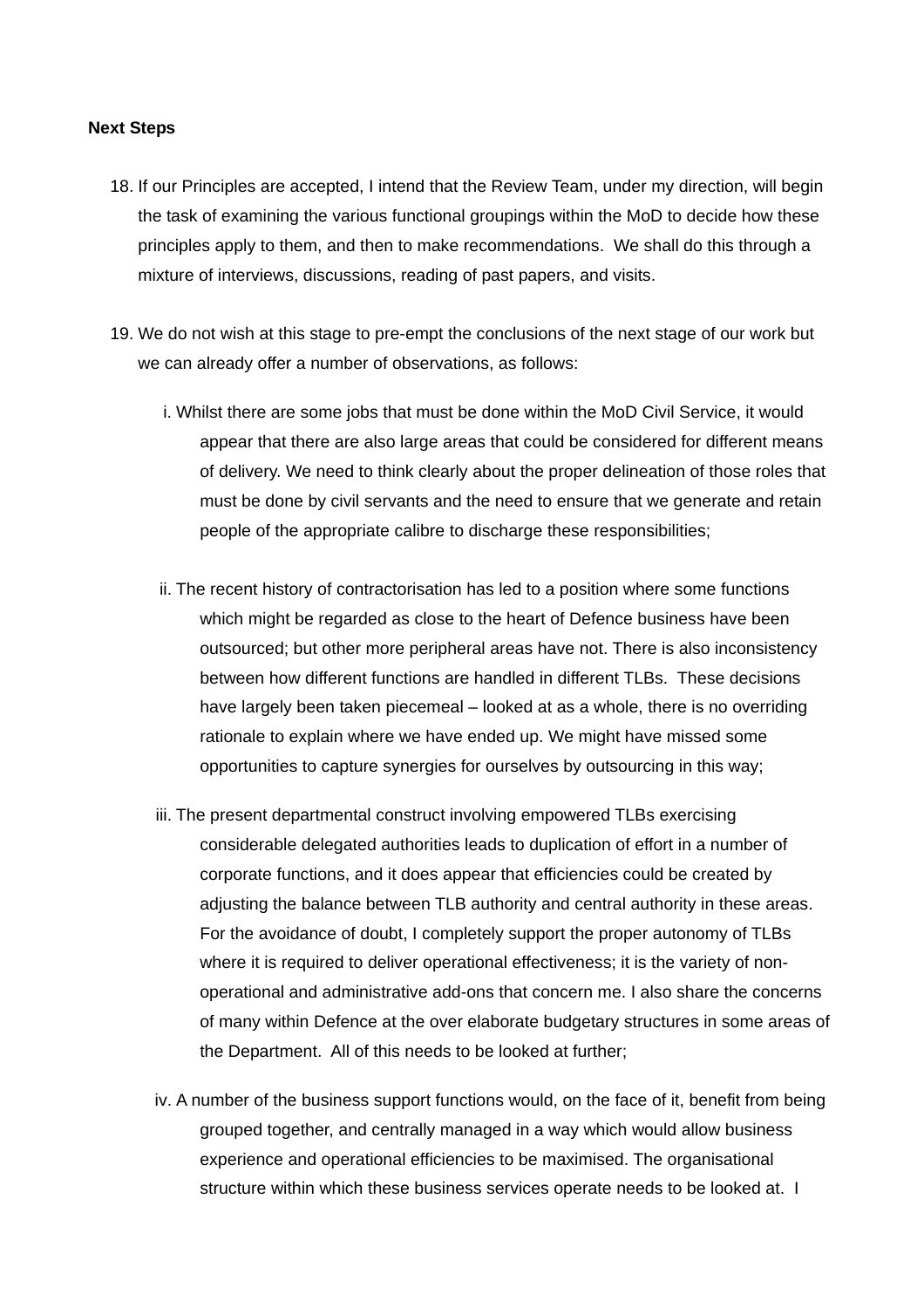believe that corporatisation – carrying out these activities within a company structure – could well have advantages in terms of flexibility of operation, governance, transparency and accountability. It might also be advantageous to consider bringing in some private sector capital and expertise but we need to think about that further. The potential for some cross-Departmental activity across Whitehall also needs to be examined;

- v. Certain areas of the Department appear to be well set up for this kind of change, but others still require broader organisational adjustment. In particular the property management area, and the relationship between Defence Estates and the TLBs, needs to be re-thought. This is an area where there are close parallels to be examined within the private sector. There appears to be scope for efficiencies here not just in the management of the estate but also in increasing our ability to identify the best way to rationalise it;
- vi. Some areas within the Department are free standing and appear not to be covered by those core functions that must be done within the MoD Civil Service. For such areas the case for change must be examined. Where analysis of these areas suggests that change might provide value for money this should be implemented with vigour;
- vii. The processes for making shifts across the military / civilian / contractor spectrum are rigid, bureaucratic and a disincentive to making changes. The rules relating to civilianisation are particularly inflexible and we shall consider this further. We would only say at this stage that in some areas currently "civilianisation" is little more than a word. We do not see much evidence in many places of judgements being taken, job by job, on whether within Defence a job should be carried out by military or civilian. I hope that the parallel work going on under the direction of Rear Admiral Richards will open out this issue, as it seems to me that there is considerable scope for further efficiencies by the transfer of tasks from uniform to civilian – be that a Civil Servant or a contractor.
- viii.There is a need to strengthen the corporate identity of civil servants working within the MoD. Some civilians who act directly in support of the Armed Forces are fully integrated into the unit they support; I acknowledge the strong sense of commitment and loyalty this brings. But I believe that others discharging corporate functions also need and deserve their own corporate identity. It is this identity, properly applied, which could help create a Civilian Force as something to be considered in its own right, alongside the Armed Forces. If we think of our civilians in this way, it is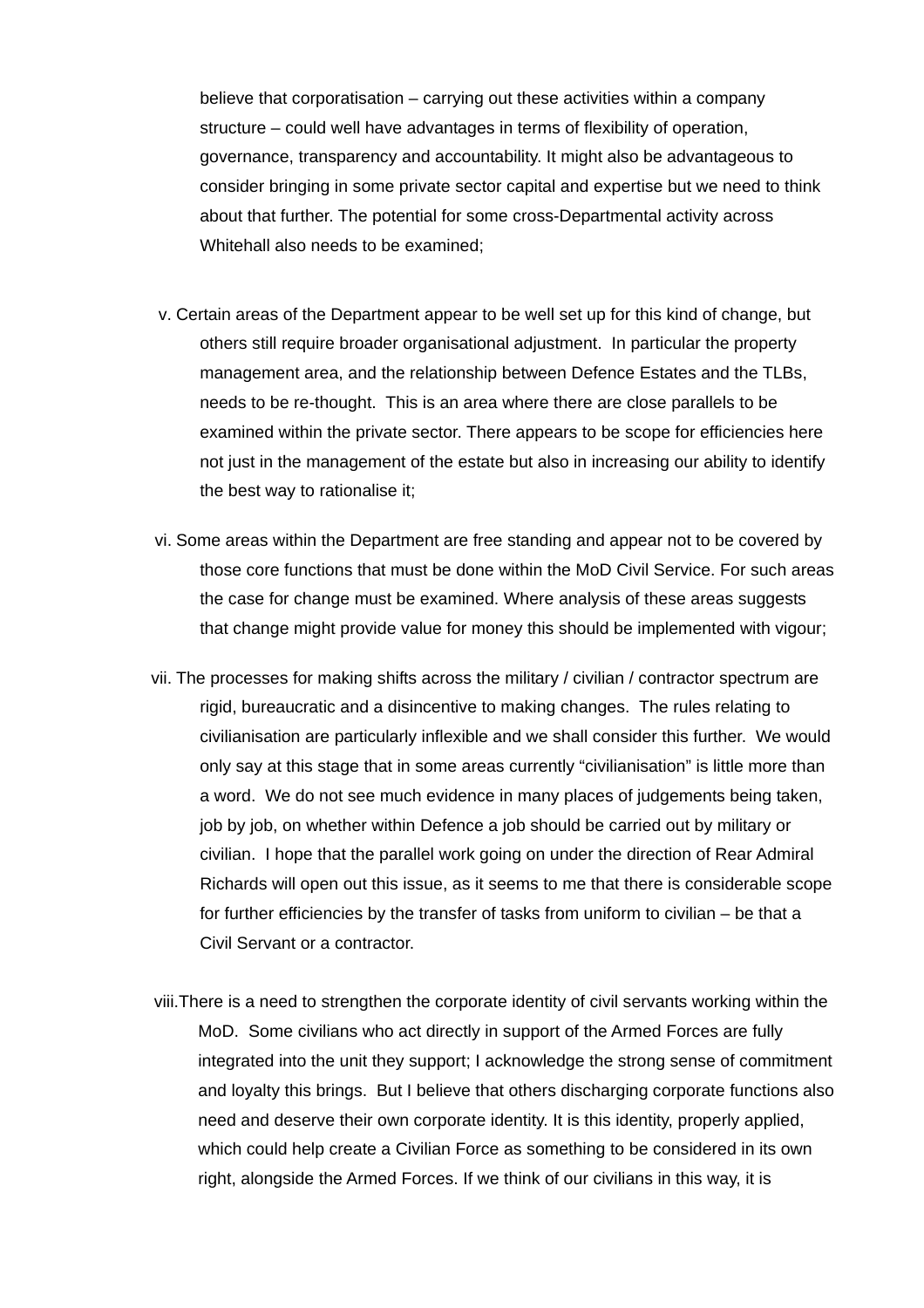possible to conceive how reorganisations might lead not just to greater efficiencies but also to better services.

- ix.The reputation of the service provided by civil servants within the Department is of course part and parcel of this. Centrally managed services often seem to have a poor reputation for service delivery. And this must be frustrating for those directly concerned. The possible new models outlined above should lead to better service delivery which will lead in turn to a greater sense of self esteem for those in delivery functions. Better coherence and more effective functional management within the MoD Civil Service, coupled with explaining exactly what its members do, should also help to tackle the undeservedly low regard in which MoD civil servants are sometimes held.
- 20. As we say, these are only tentative conclusions at this stage, and we shall test them thoroughly. As our work progresses we will set out in more detail what a future model might look like, and give some indication of the implications for the number of Civil Service jobs and likely future savings. At this stage, it is neither possible nor appropriate to offer any hard and fast predictions about what these will be: save to say that by the time we come to writing our final report, I expect to be in a position to recommend significant changes to the status quo.
- 21. But any changes will have to be driven through, and for that to happen we shall have to address not just issues of structure but also the overall capability of the Department to implement such a programme. Transformation activities of the type we may be envisaging will require strong executive management, energy, determination, and joined-up thinking if we are to get anywhere. I shall be addressing these implementation issues in my final report.
- 22. I am, of course, happy to discuss and debate any aspect of this interim report.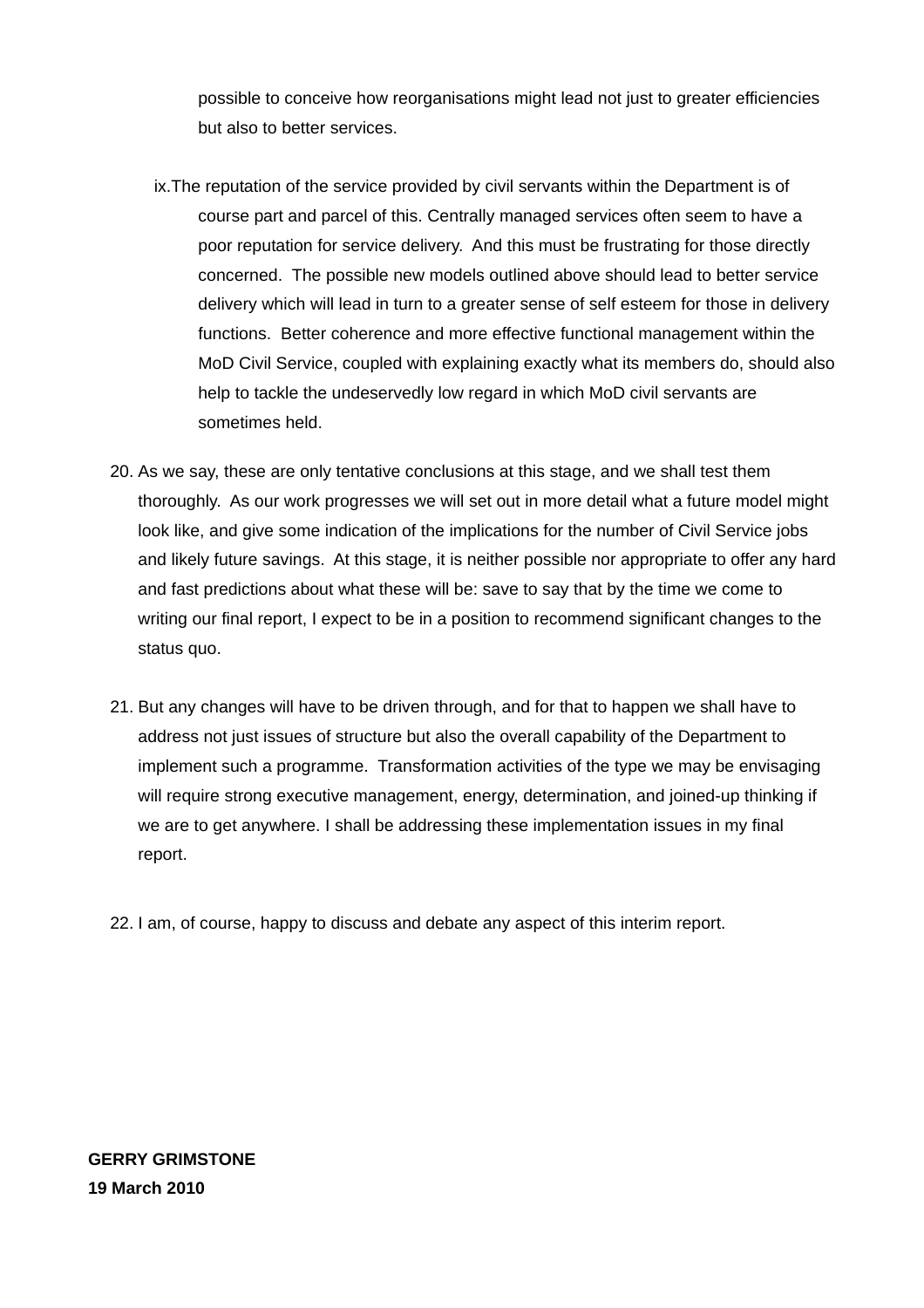# **Annex A Civilians in Defence Interim Report 19 March 2010**

## **TORS FOR INDEPENDENT REVIEW OF CIVILIANS IN DEFENCE**

## **Background**

1. The overall size of our civilian workforce has been continually reducing over the past 12 years, by some 30%, to our current number of 86,200, and is due to reduce to some 81,000 by the end of 10/11. Given the current economic climate, the pressures on the Defence budget, and the need to make every pound count for the front line, we have assumed in our forward plans that this trend will continue.

2. We intend to approach this challenge coherently and strategically, ensuring we understand the risks and benefits involved. We have therefore commissioned this independent review to help the Department shape the total civilian workforce and provide strategic options for reducing the workforce in the future. That workforce will need to be effective in support of the requirements of both the Department of State and the Armed Forces; it will need to provide rewarding careers and a sustainable career structure; and it will need to do this as efficiently as possible. This review will be an important input to the Strategic Defence Review.

## **Aim**

3. To review the use of civilians in Defence, as an input to the forthcoming Strategic Defence Review, and in particular:

- the use of civilians in Defence, including the distribution of tasks between military and civilian personnel and the scope for further efficiencies;
- how planned reductions in the number of civilians can most efficiently be achieved; the scope for further such reductions; and the savings which could be expected as a result.

## **Scope**

- 4. The review will consider:
	- The scope for civilianisation of non front line military posts;
	- The scope for sourcing functions from other providers (public, private or third sector), and for minimising use of agency staff or consultants, where such measures might provide better value for money;
	- Whether there are any functions or activities we should stop doing or do less of;
	- Whether we need to increase or protect staff numbers in any areas of high pressure or importance;
	- How the planned drawdown in civilian staff should best be managed, consistent with civil service protocols on managing surplus staff;
	- Areas where services are already supplied by a third party to identify any strong synergies between functions and potential supply options for the future; and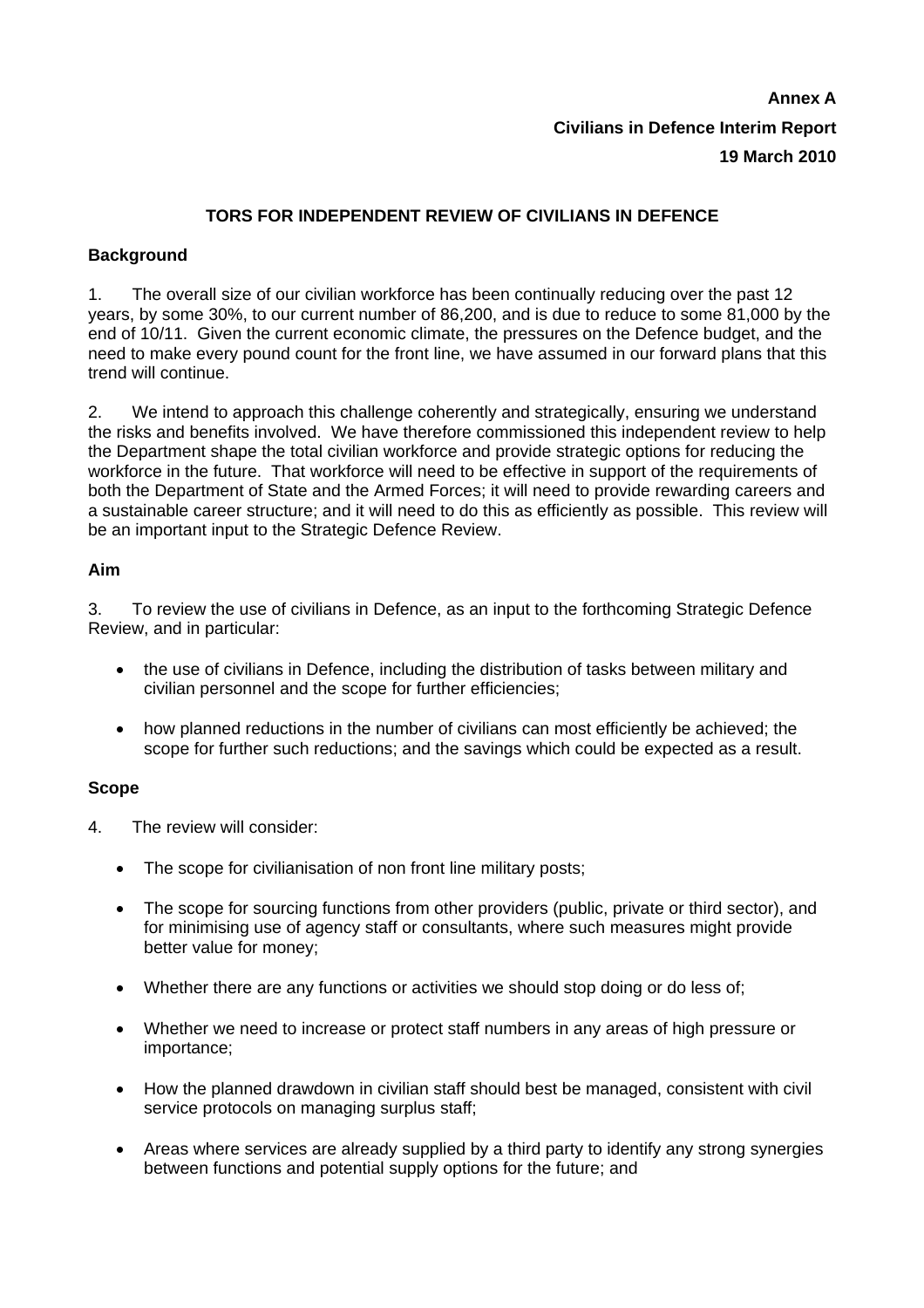- The associated impact of any measures on the department's level of strategic risk and how they will be mitigated.
- 5. The following will not be the responsibility of the review:
	- How the single Services generate force elements at readiness and the associated manpower requirement (which is being considered by the VFM study into Making Best Use of Service Personnel);
	- The department's top level structure and governance (which is being considered by a separate review of how we organise and manage Defence); and
	- The pay, expenses and allowances of MOD civil servants (which is being covered separately).

### **Deliverables and timescales**

6. The review should set out the roles civil servants currently play in Defence, including their number, professions, grades and cost, and, in broad terms, how that has changed since the early 1990s. This should include the range and nature of functions already procured from other sources, public, private or third sector.

7. The review should set out, as an input to the Defence Review, strategic options or recommendations for further work on how civilians could be better used in Defence (including the balance between military and civilian posts), on how planned reductions in the number of civilians can most efficiently be achieved, on the scope for further such reductions, and on the costs and benefits which could be expected as a result, including identifying where headcount reductions might result in increased costs to defence.

8. The Review should produce an interim report by 31 March 2010 and a final report by 31 May 2010.

## **Dependencies**

9. The review must be coordinated closely with related work, including the VFM study into 'Making Best Use of Service Personnel', the review of the organisation and management of Defence, and the cross Whitehall work on Smarter Government to reduce the size of the senior civil service. In particular, it will keep closely in touch with each of these studies, on civilianisation, the core business of Defence, and the opportunities for reducing senior management layers respectively. It will also need to be co-ordinated with the Defence Support Review and the broader Civil Service reform agenda.

### **Governance and study team**

10. The review will be led by Gerry Grimstone. He will be supported by a MOD team. He will report to the Permanent Secretary and through him to the Defence Secretary. The day to day interaction with Gerry Grimstone will be through Jon Thompson, DG Finance.

## **TU Consultation**

11. The Trade Unions will be consulted on the terms of reference and throughout the review.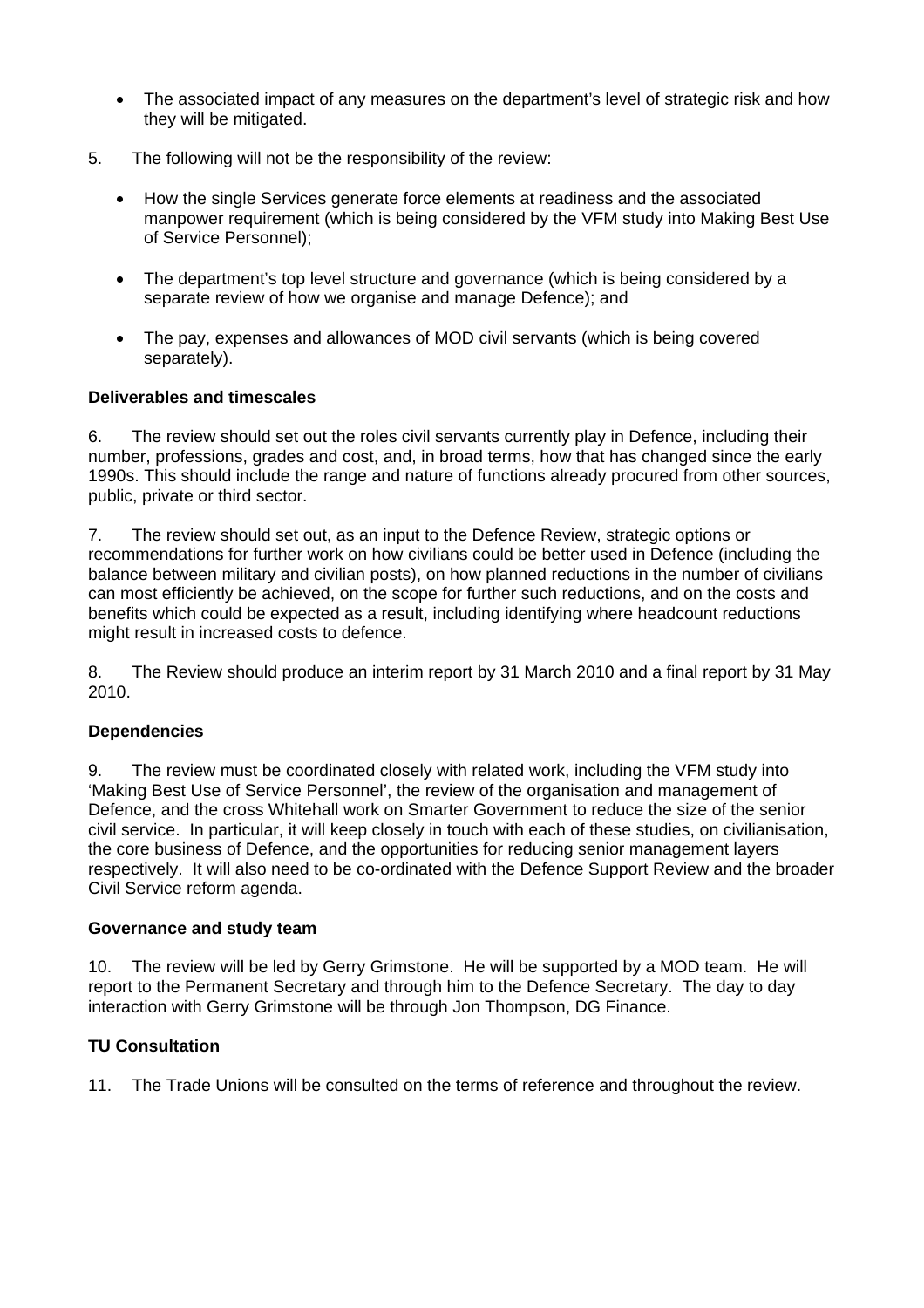## **Annex B Civilians in Defence Interim Report 19 March 2010**

#### **MOD CIVILIANS IN DEFENCE BY TOP LEVEL BUDGET**

| Defence Budgetary Areas                | FTE <sup>1</sup> |                                                                          |                 |                                                                  |                |        |  |
|----------------------------------------|------------------|--------------------------------------------------------------------------|-----------------|------------------------------------------------------------------|----------------|--------|--|
|                                        |                  |                                                                          |                 |                                                                  |                |        |  |
| <b>Top Level Budgets</b>               | Total            | Finance                                                                  | HR <sup>2</sup> | Commercial                                                       | <b>Estates</b> | Other  |  |
| <b>Central TLB</b>                     | 16,600           | 830                                                                      | 1,000           | 190                                                              | 360            | 14,180 |  |
| Defence Equipment and                  |                  | 1,110                                                                    | 240             | 1,110                                                            | 150            | 14,120 |  |
| Support                                | 16,700           |                                                                          |                 |                                                                  |                |        |  |
| Science Innovation and                 |                  | 20                                                                       | 10              | 10                                                               | $\Omega$       | 300    |  |
| Technology                             | 400              |                                                                          |                 |                                                                  |                |        |  |
| Fleet <sup>3</sup>                     | 4,600            | 90                                                                       | 50              | 20                                                               | 100            | 4,360  |  |
| <b>LAND Forces</b>                     | 16,500           | 630                                                                      | 240             | 130                                                              | 1,370          | 14,100 |  |
| Air Command <sup>4</sup>               | 8,600            | 470                                                                      | 140             | 90                                                               | 1,350          | 6,470  |  |
| CJO                                    | 300              | 50                                                                       | 20              | 20                                                               | 10             | 170    |  |
| <b>Defence Estates</b>                 | 2,700            | 110                                                                      | 20              | 150                                                              | 1,160          | 1,230  |  |
| Unallocated                            | 100              | 20                                                                       | $\tilde{}$      | 10                                                               |                | 100    |  |
| <b>Top Level Budget Sub</b>            |                  | 3,320                                                                    | 1,730           | 1,740                                                            | 4,510          | 55,050 |  |
| Total                                  | 64,400           |                                                                          |                 |                                                                  |                |        |  |
|                                        |                  |                                                                          |                 |                                                                  |                |        |  |
| <b>Trading Funds</b>                   |                  |                                                                          |                 |                                                                  |                |        |  |
| Defence Scientific and                 |                  |                                                                          |                 |                                                                  |                |        |  |
| <b>Technology Laboratories</b>         | 3,500            | Information on Job Family groupings is not held for the Trading<br>Funds |                 |                                                                  |                |        |  |
| Met Office                             | 1,900            |                                                                          |                 |                                                                  |                |        |  |
| Hydrographic Office                    | 1,000            |                                                                          |                 |                                                                  |                |        |  |
| Defence Support Group                  | 3,400            |                                                                          |                 |                                                                  |                |        |  |
|                                        |                  |                                                                          |                 |                                                                  |                |        |  |
| Other                                  |                  |                                                                          |                 |                                                                  |                |        |  |
| Locally Engaged Civilians <sup>5</sup> | 10,500           |                                                                          |                 | Information on Job Family groupings is not held for these groups |                |        |  |
|                                        |                  |                                                                          |                 |                                                                  |                |        |  |
| Total <sup>6</sup>                     | 86,600           |                                                                          |                 |                                                                  |                |        |  |

<span id="page-10-0"></span><sup>1</sup> Figures are indicative as drawn from several data sources but broadly equitable to April 09.

<span id="page-10-1"></span> $2$  The HR Job Family includes both Military and Civilian HR.

<span id="page-10-2"></span><sup>&</sup>lt;sup>3</sup> Total includes 2,300 Royal Fleet Auxiliary personnel

<span id="page-10-3"></span><sup>&</sup>lt;sup>4</sup> Total includes 1,600 personnel supporting United States Visiting Forces.

<span id="page-10-4"></span><sup>5</sup> There are four principal locations: Germany (5,600), Cyprus (1,400), Afghanistan (800) and Gibraltar (700)

<span id="page-10-5"></span> $6$  Total figures are rounded to the nearest hundred, Job Family figures are rounded to the nearest ten and sub-totals have been rounded separately and so may not equal the sum of their rounded parts.